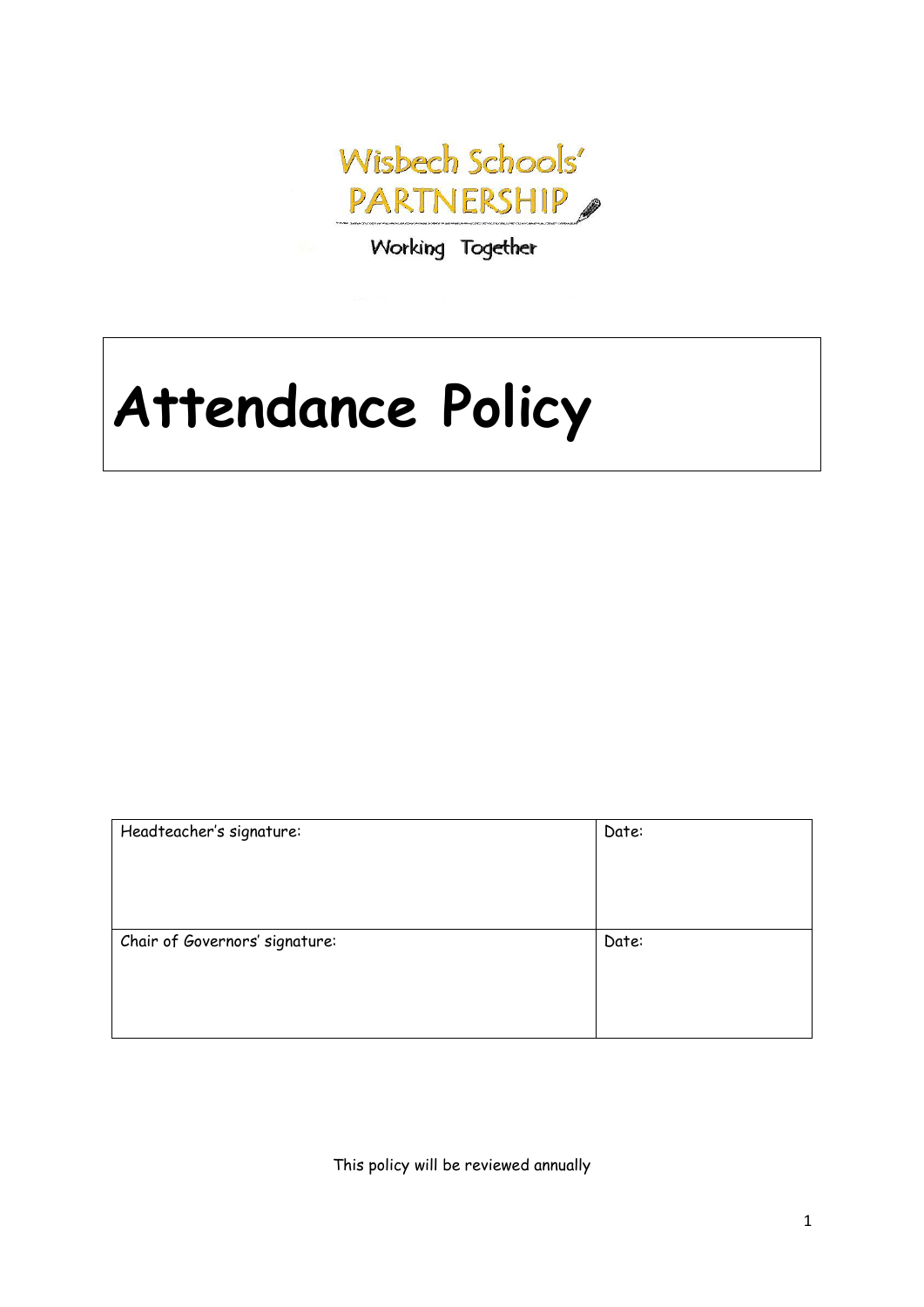**Part 1:** 

# **Introduction**

*Throughout this policy, the term 'parent' is used as defined in section 576 of the Education Act 1996 as:* 

- *parents of a pupil*
- *any person who is not a parent of a pupil but who has parental responsibility for the pupil*
- *any person who has care of a pupil*

If a child is registered at a school they must, by law, attend regularly and punctually. Children should only miss school if they are ill or for some other unavoidable reason.

If a child is absent and school does not receive an explanation for their absence, or considers the explanation unsatisfactory, the absence will be recorded as 'unauthorised', that is, as truancy.

*There are 190 days in a school year. This means there are 175 days in the year available to use for holidays. Every school day counts! Children of school-age who are registered at a school must, by law, attend that school regularly. When a child is absent from school, attainment is affected. He or she misses the lessons provided and is also less prepared for the lessons after his or her return to school. Absence does have a negative effect on social relationships and friendships.*

# Wisbech Schools' Partnership: Attendance Matters

The national expectation for school attendance is 100%. The government regards this as the minimum satisfactory attendance for pupils; unless there are exceptional circumstances or unavoidable reasons for absence

(The Supreme Court judgement Isle of White v Platt 06/04/2017).

# **Key Information**

A child becomes of compulsory school age when they reach the age of five. Where a parent has elected to register their child at school, they must start school in the term following their  $5^{\rm th}$ birthday; parents of many children choose to send them earlier. A child continues to be of compulsory school age until the last Friday in June in the school year that they reach the age of 16.

Most absences for acceptable reasons will be authorised:

- illness; specific reason given or evidence from GPs/hospitals.
- unavoidable medical or dental appointments
- day of religious observance
- exceptional family circumstances, such as bereavement
- an interview with a prospective employer or college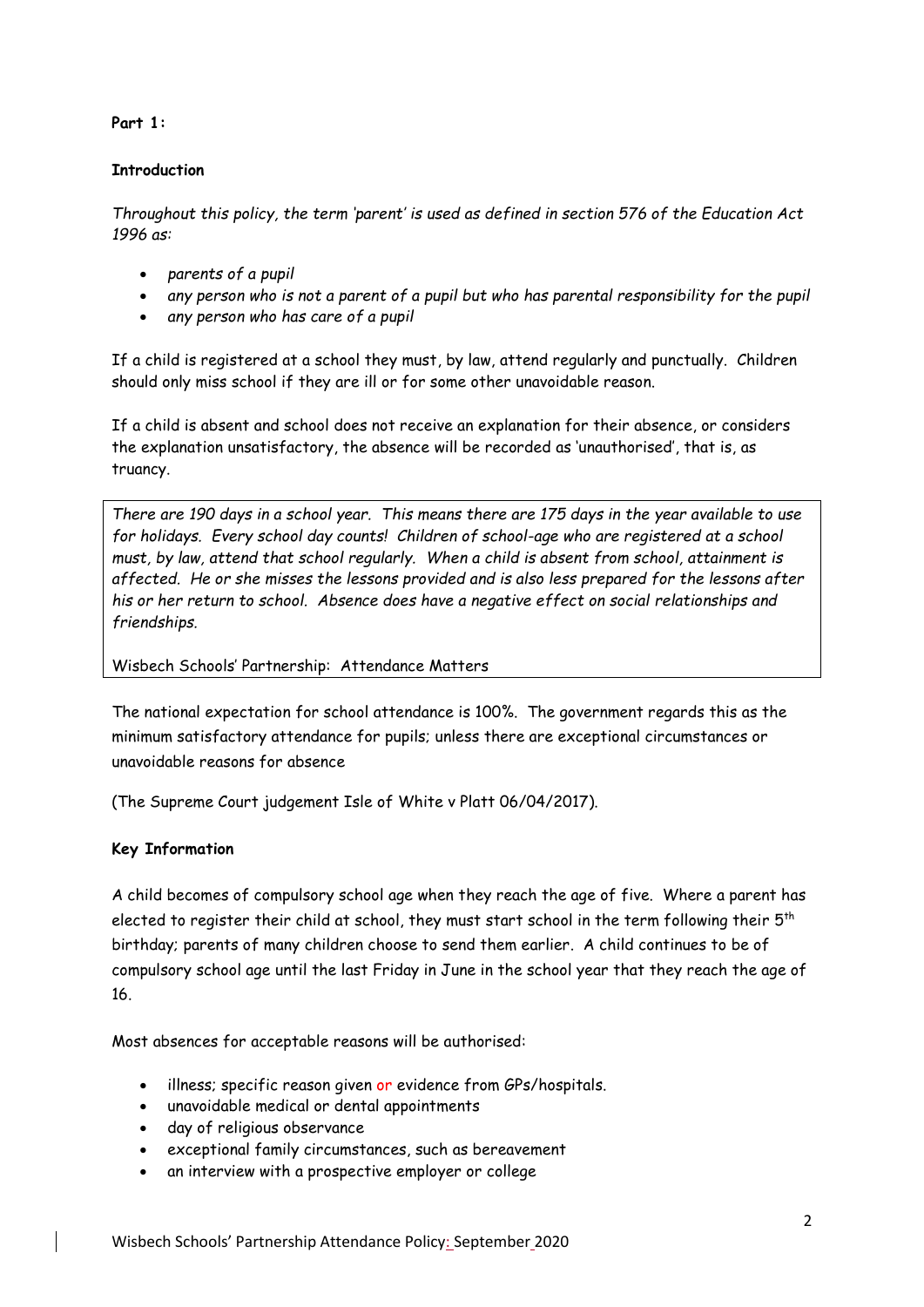Absence may not be authorised for:

- shopping
- day trips
- birthdays
- looking after sick relatives
- family holiday
- transport problems, with the exception of Cambs. County Council transport i.e. taxi or bus
- Using pupils to translate during meetings and/or appointments

If a child is late, they will be marked as L for up to 30 minutes after start of day; the number of minutes late will be recorded on the school database. If they are more than 30 minutes late and there is no acceptable reason, they will be marked as U with the number of minutes recorded. The school will always record their information as this may be needed in Court as evidence.

More than 3 Lates within a four week period may generate a Late Letter; if lateness continues, parents will be invited to a meeting

If a child is not collected at the end of the day and no valid reason has been received after 45 minutes, the Cambridgeshire document Protocol for Dealing with Children Not Collected from School at the End of the School Day/Activity (March 2015) will be referred to.

## **Home Visits**

Home visits may be carried out by schools if they have concerns or have not had contact from families regarding a child's absence.

# **Local Authority Attendance Officers (Previously Education Welfare Officers (EWOs) / Legal Process**

If a child's attendance is unsatisfactory and not improving despite support, the school will make a referral to legal panel for either a penalty notice or legal intervention. Before a referral is made, the school will follow a step by step System to identify the cause for concern and offer support to improve attendance and punctuality, see Appendix A.

The Local Authority Attendance Officer (LAAO) may contact the parents to carry out a PACE interview. (see prosecution process below)

# **Rights and Responsibilities**

Parents/Carers have a legal duty to ensure their child receives an appropriate education.

If a child is registered at a school, parents must ensure they attend.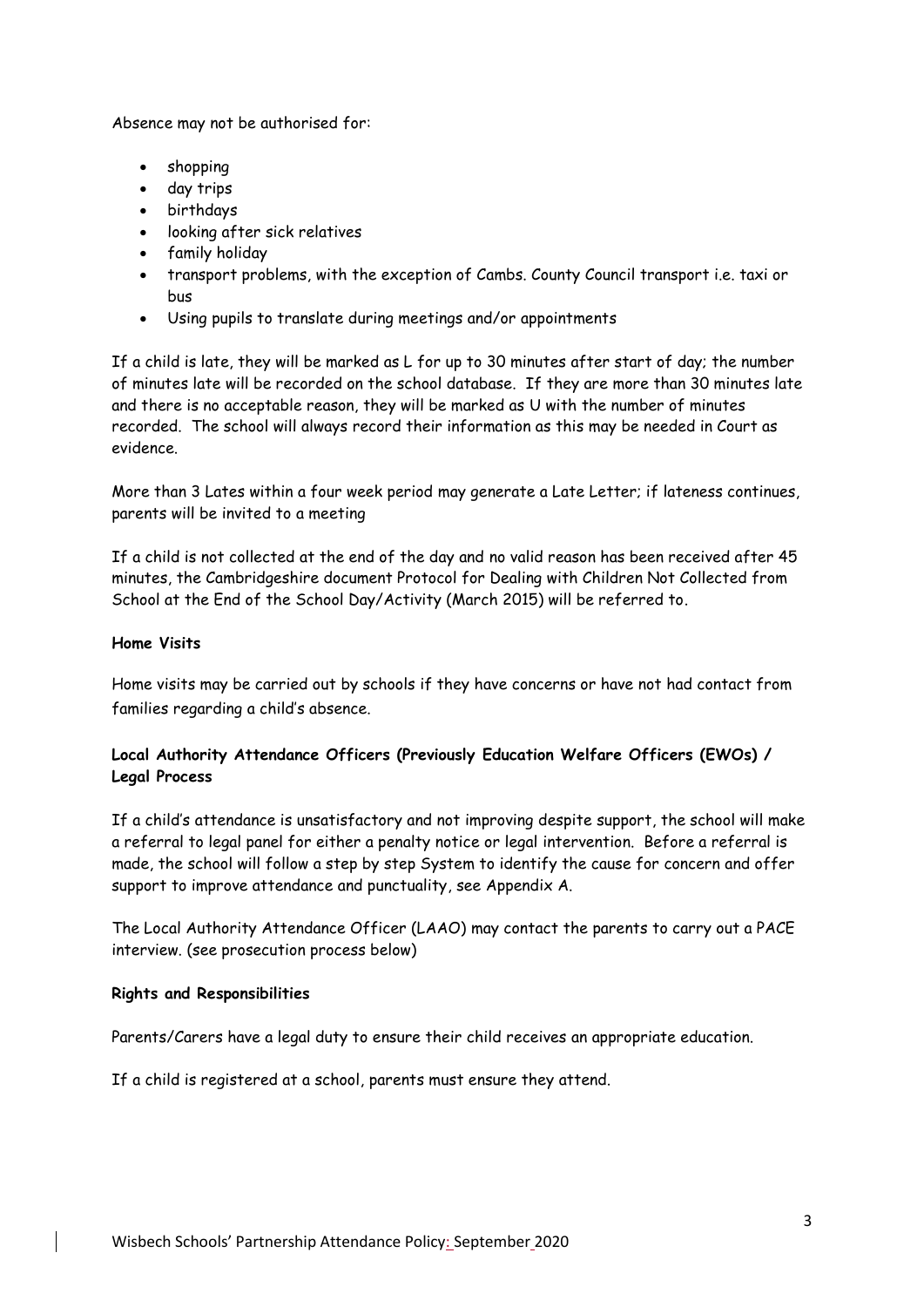What can parents do to ensure good attendance?

*Make sure your child arrives at school on time. This encourages habits of good timekeeping and lessens any possible classroom disruption. If your child arrives after the register has closed without a good reason, this will be recorded as an 'unauthorised' absence for that session.* 

*If your child has to miss school, it is vital that you let the school know why … on the first morning of the absence before 9am.*

*If you know, or think, that your child is having difficulties attending school, you should contact the school. It is better to do this sooner rather than later, as most problems can be dealt with very quickly.*

Education, Your Rights and Responsibilities: [www.cambridgeshire.gov.uk](http://www.cambridgeshire.gov.uk/)

## **School Closure**

If a school is closed for Health & Safety reasons, e.g. snowy weather or heating breakdown, Cambridgeshire County Council (CCC) will publish details of closures once schools have confirmed if they are closed, open or partly open.

*Go to* [www.cambridgeshire.gov.uk](http://www.cambridgeshire.gov.uk/) *Click on School term dates and closures, under the heading Children. Click on Closures, under Go To you will see a list of Cambridgeshire schools on the screen. Scroll down to find your child's school and check the status.*

*Closures are also broadcast on local radio: Heart KLFM Radio Cambridgeshire*

*Look at the school's website; there may be a news flash. Where schools use electronic communication systems, they may send you a text. You could phone the school, if there is no reply go to the CCC website or phone the CCC Helpline on 01223 707399*

Wisbech Schools' Partnership: Attendance Matters

#### **WSP Attendance Matters**

Attendance Matters is a newsletter which is sent out to families of children who attend schools within the Wisbech Schools' Partnership. The newsletter keeps families updated on the latest attendance information and news.

### **Persistent Absence**

A pupil is classified as a persistent absentee if they miss 10% or more of possible sessions.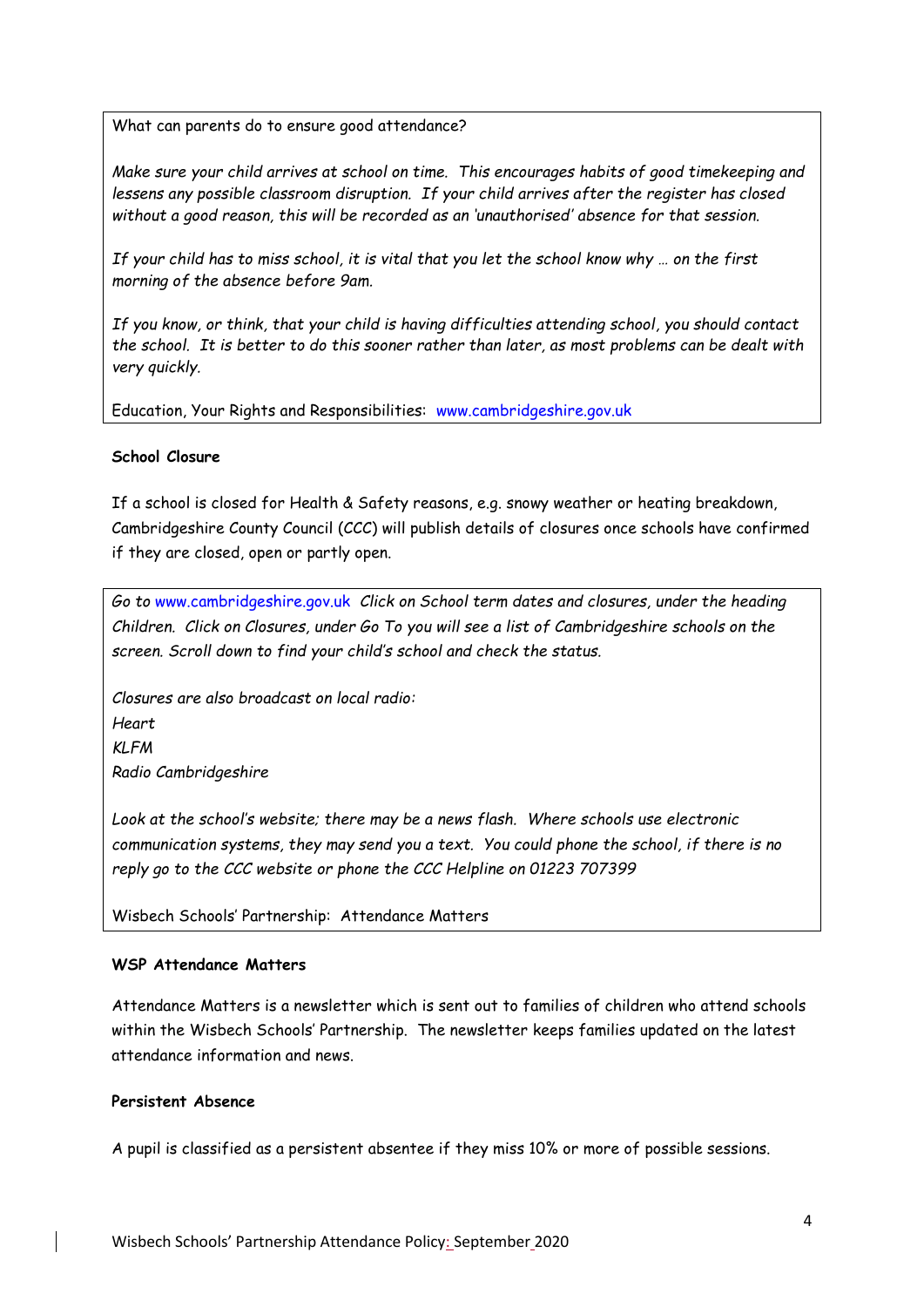### **Unauthorised Absences**

Penalty Notices may be issued if attendance has been below 90% over the previous 8 week period and where absence is unauthorised. Fines are £60 per parent, per child if paid within 21 days, increasing to £120 for the next 7 days. The fines are retained by the Local Authority, and are not returned to schools. If the penalty notices remain unpaid the case will progress to court.

# **Family Holidays/Leave**

Penalty Notices may be issued if a child has unauthorised absence/leave from school during term time.

## **Covid 19**

The schools is following Government guidelines.

## **Elective Home Education**

If you choose to Home Educate your child you need to inform the school. You may be contacted by The Local Authority to discuss your decision to remove your child from school.

#### **Part 2:**

#### **Non-attendance and the Law**

All parents/carers have a legal duty to ensure that their child receives an education suitable to their age, ability, aptitude and any special needs. Most parents fulfil their legal obligation by registering their child at school.

Children must legally be in education between the school term after their 5th birthday and the last Friday in June in the school year they turn 16.

The Education and Skills Act 2008 increased the minimum age at which young people in England can leave learning. [Raising the participation age](http://www.cambridgeshire.gov.uk/info/20059/schools_and_learning/282/education_system/7) means young people must stay in some form of Education. Training or Employment until they finish the academic year when they turn 18.

#### **School Attendance Order**

Should parents fail to register their child at a school and do not make suitable alternative education arrangements, CCC may issue a School Attendance Order requiring them to register their child at a named school.

#### **The Prosecution Process**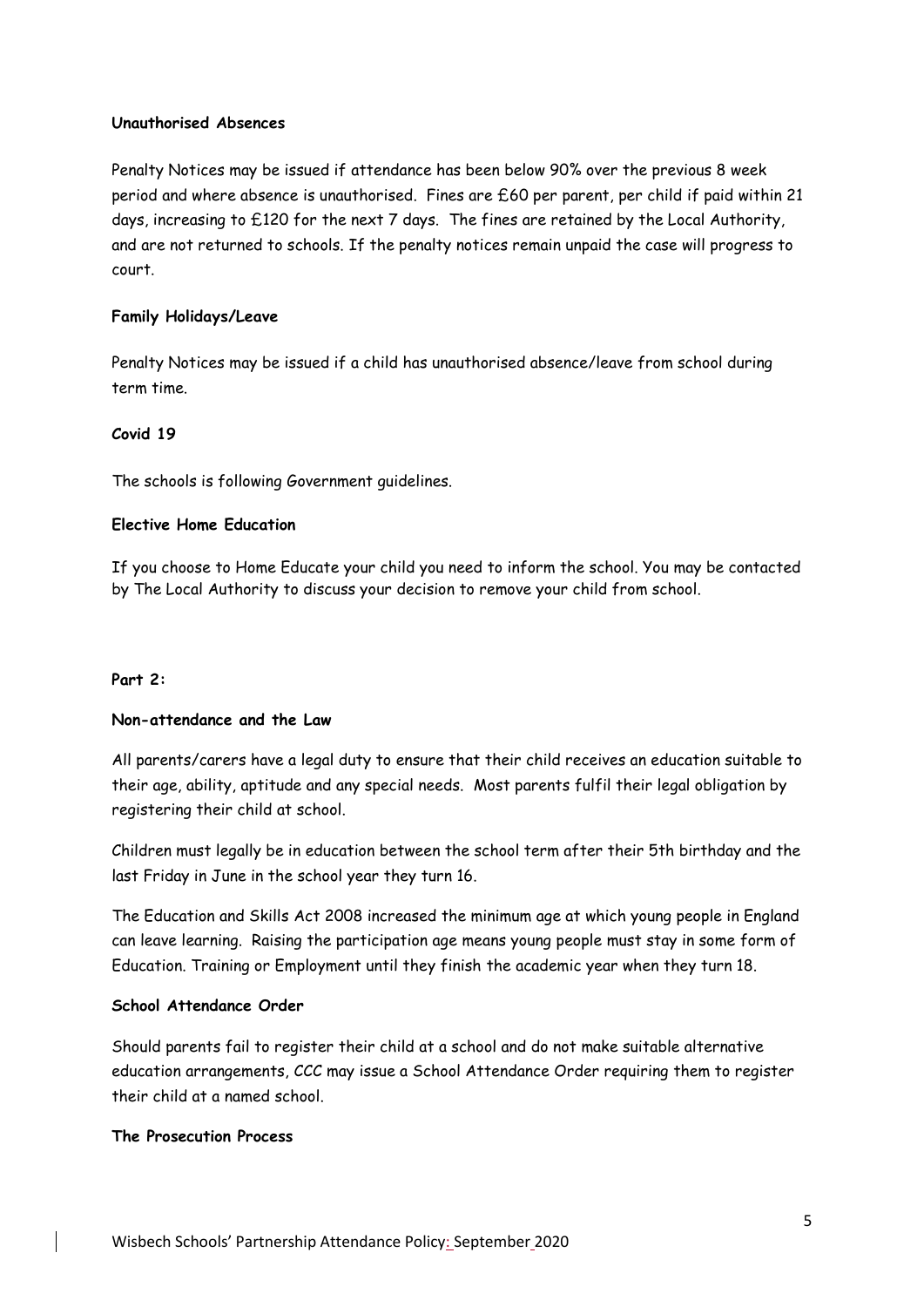In the first instance, early intervention will be carried out by the school but, if attendance does not improve a Penalty Notice may be issued. If a penalty notice has previously been issued and there is still no improvement parents may be invited to a formal PACE (**Police and Criminal Evidence)** interview held under caution at the local Police Station.

- Parents may arrange to have a legal representative at this interview
- Before the interview begins, they will be formally cautioned under the Police and Criminal Evidence Act (PACE) 1984; the aim of this will be to establish if an offence has been committed under the Education Act 1996
- A record of the PACE interview will be available and shared with the Legal Panel who will make a final decision on which legal intervention is appropriate to the case
- The decision made will be communicated in writing

Should CCC decide to take legal action, parents will be served with a summons to appear before a Magistrates' Court. They will receive a copy of the relevant paperwork. Or their case may be laid before the courts using a Single Justice Prosecution (SJP)

The case, if not SJP will be heard by the magistrates; a court usher will be available to help.

The court clerk will read the charge; parents will be asked to plead 'guilty' or 'not guilty'. Should they plead not guilty, the case will be adjourned for a trial at a future date. Should they plead guilty, the case will be heard immediately.

The court will first hear the evidence from the prosecution.

Parents, or their legal representative, will then be able to make either the case for the defence (if they have pleaded not guilty), or (if they have pleaded guilty) explain any reasons why their child has not attended school regularly.

The magistrates will then decide how they intend to deal with the case.

Should parents fail to attend, the court may decide to hear the case in their absence or consider issuing a warrant for their arrest.

# **Possible Outcomes**

Should parents have pleaded guilty or be found guilty, the sentencing/disposal options available to the magistrates are:

- $\bullet$  A fine of up to £2,500
- Conditional discharge; parents will be given a set amount of time in which to improve their child's attendance. Should they fail, CCC may bring a further prosecution against them and, if found guilty, they will be sentenced for both offences